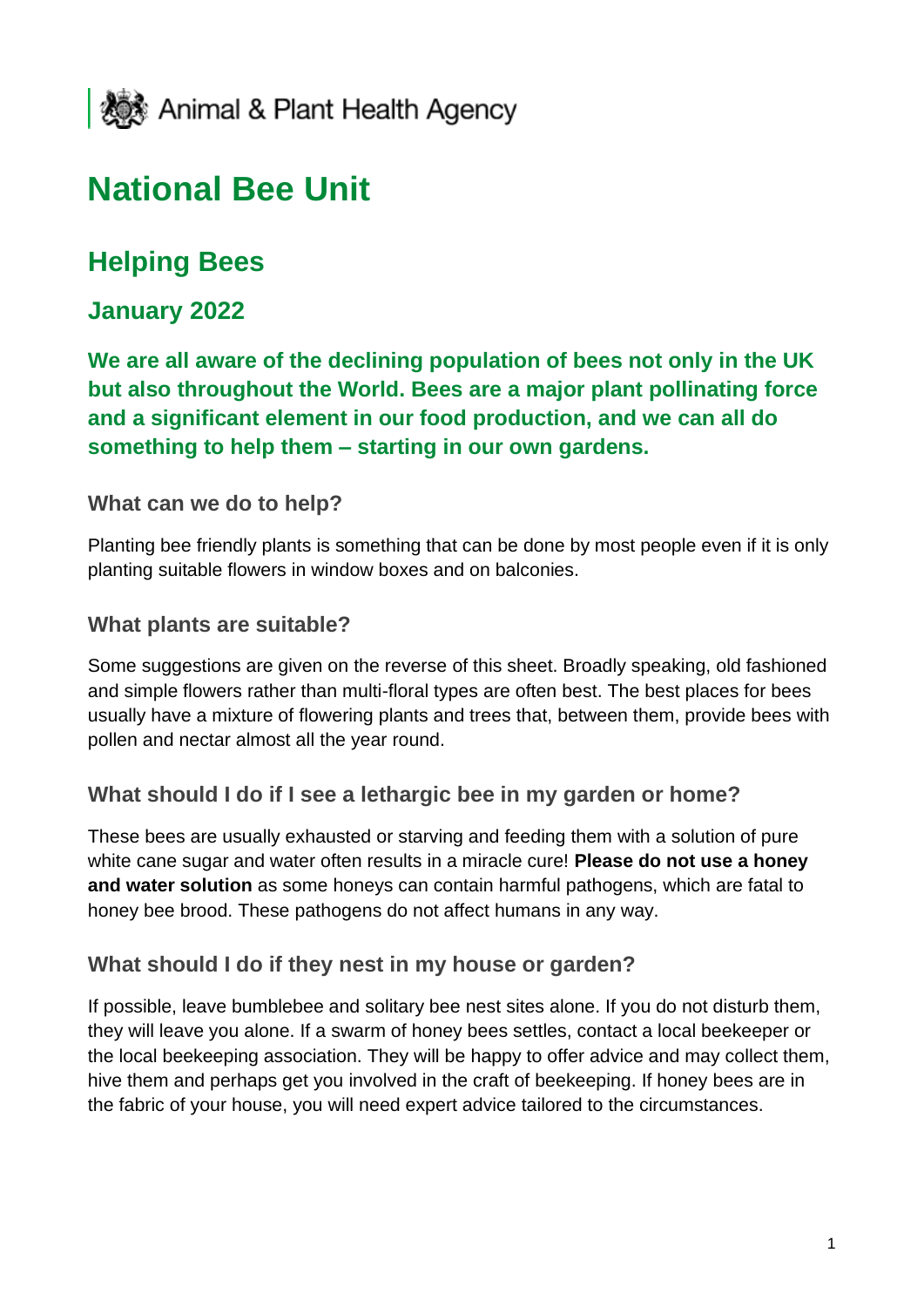## **I would like a hive of honeybees in my garden. What should I do?**

If you do not wish to take up the craft many beekeepers would be delighted to place a hive in a suitable garden. If you wish to take up the craft or just want to see if it would interest you then local beekeeping associations would be happy to help you. Details of where your local association is can be found on the British Beekeepers Association's (BBKA) website: [http://www.bbka.org.uk/about/local\\_associations/find\\_an\\_association.php](http://www.bbka.org.uk/about/local_associations/find_an_association.php)

#### **How can I encourage bumblebees and solitary bees to nest in my garden?**

Nest boxes and tubes can be purchased commercially or homemade. Setting up and populating them can be fun but difficult. The bee house is a great way of doing this, especially for attracting solitary bees that will use the holes to over winter their young larvae in. There are many ways to ensure that you will attract bees to the garden and buying a bee house is a great first step. To increase the chances of this happening, hang your bee house in a sheltered place and at least three feet off the ground with the holes (entrances) facing South or East in order to catch the morning sun. When the holes are sealed with mud or leaves then you know you have developing bees in, so it is best to leave them alone.

#### **Growing Suitable Garden Flowers**

With changing farming methods, the loss of hedgerows and other bee friendly habitat a large decline in all bee species and numbers has taken place over probably 250 years though it has accelerated since the second World War. There are many ways in which we can encourage wild bees into our gardens or land, the simplest of these being to grow a variety of suitable flowers.

Here are some examples of flower species that are inviting to bees:

- Crocus, Crocus spp.
- Comfrey, Symphytum spp.
- Yellow archangel, Galeobdolon luteum
- White and Red deadnettle, Lamium spp.
- Lavenders, Lavandula spp.
- Sages, Salvia spp.
- Thymes, Thymus spp.
- Marjoram, Origanum vulgare
- Rosemary, Rosmarinus officinale
- Winter honeysuckle, Lonicera fragrantissima
- Snowdrop, Galanthus spp.
- Lambs Ears, Stachys lanata
- Skull Caps, Scutellaria spp.
- Bugles, Ajuga spp.
- Geraniums, Geranium spp.